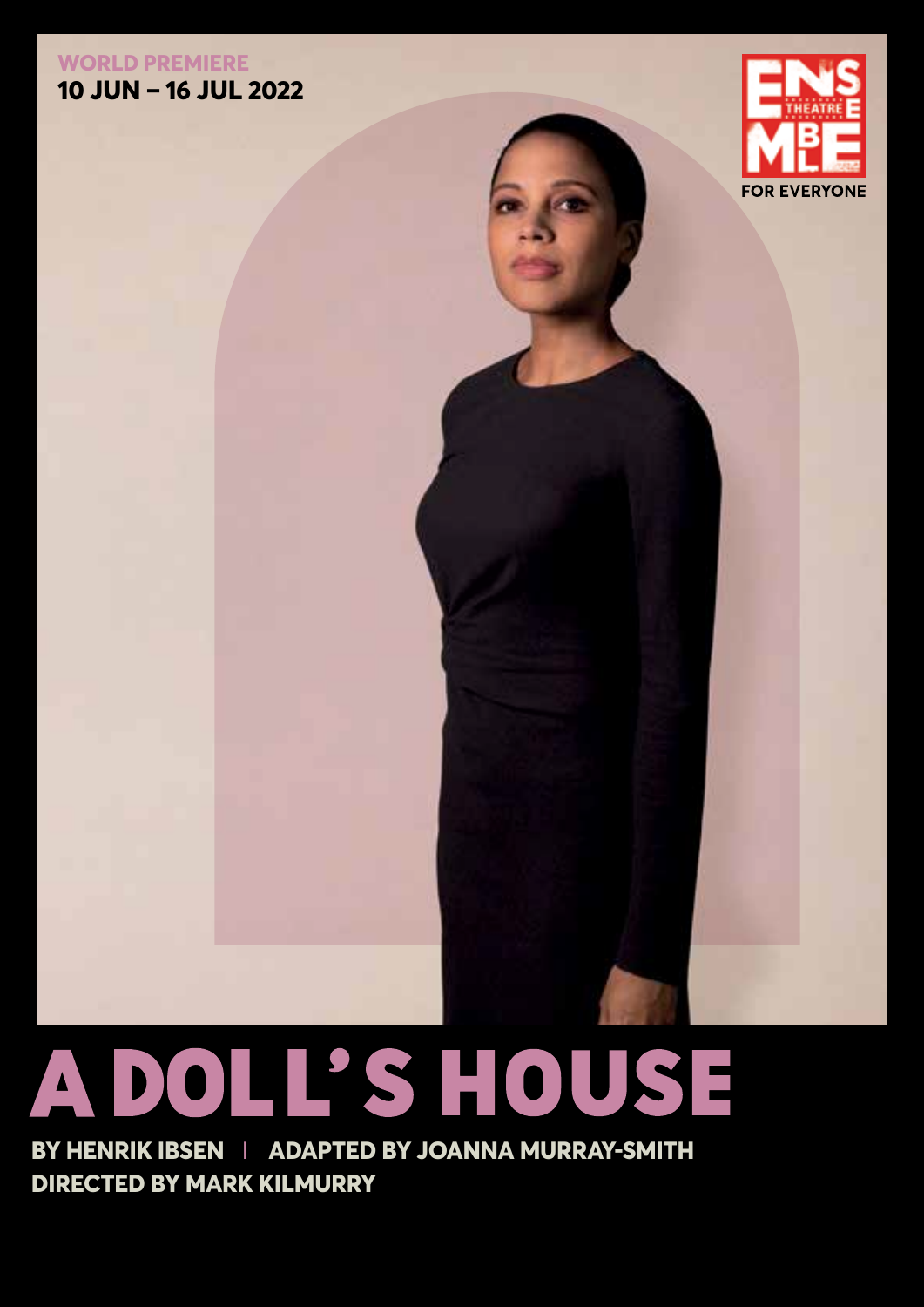

# **WELCOME AND DIRECTOR'S NOTE**

I am thrilled Joanna Murray-Smith said yes to adapting a new version of Henrik Ibsen's A DOLL'S HOUSE bringing all her wit and wisdom to the enduring classic. The beauty and tragedy of Ibsen's play is that themes remain current even if the world has changed. Nora's quest to be seen and heard for the first time remains even if we wish and believe there are more choices to be had for women in today's society - but the fight and struggle for recognition is still sadly making news. Hopefully one day headlines will reflect a better and just gender balance of life and work. Until then, plays like A DOLL'S HOUSE should remain very much in the forefront of society's consciousness. The journey with Joanna Murray-Smith and these wonderful actors and creatives has been sheer joy and I want to thank them for bringing this production to life. Enjoy.

**MARK KILMURRY** ARTISTIC DIRECTOR

Ensemble Theatre proudly acknowledges the Cammeraigal people of the Eora nation as customary owners of the land on which we work and share our stories. We pay our respects to Elders past and present.

# **ADAPTATION NOTE**

I was thrilled with the invitation from Mark Kilmurry to adapt Ibsen's 1879 classic A DOLL'S HOUSE. I had one of the best experiences of my life adapting his play HEDDA GABLER and also Ingmar Bergman's SCENES FROM A MARRIAGE, which featured many of the themes of the two other classics from nearly a century earlier. What I knew from those adaptations is that despite the technological, sexual and social revolutions of the twentieth century, the fundamentals of intimate human relationships remain the same. Women still long for love and for freedom within the milieu of domestic life, men and women still struggle with the compromises of submitting to the will of another human being, we all still wrestle with our expectations of life and then with the resignation of what we have actually achieved. Love, loss, longing are present in Ibsen in ways that are thoroughly modern–in fact, timeless. A DOLL'S HOUSE is a play that but for the absence of a mobile phone or three, might have been written yesterday. The joy of staging these classics in new adaptations is not to "update" historical plays, but to reflect how little changes in the human experience from culture to culture and era to era. There is something deeply comforting as well as unsettling knowing that despite the world feeling as if it is constantly changing, certain fundamentals stay the same. And across centuries and hemispheres, more unites us than separates us. I'm hugely grateful to have had the chance to get inside Ibsen's head, and also to be back at this wonderful Sydney theatre.

**JOANNA MURRAY-SMITH**

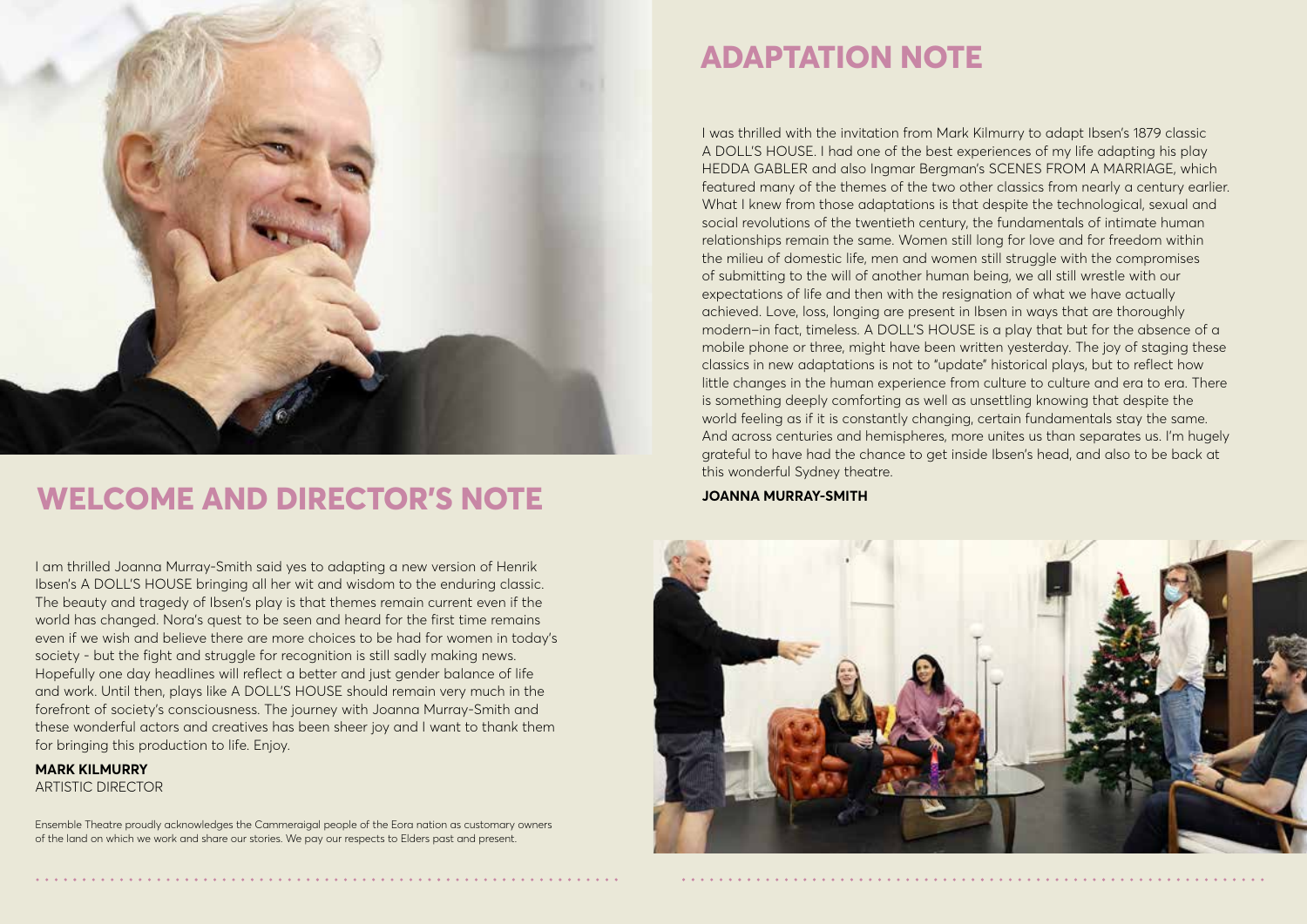# **SYNOPSIS**

To the world, Nora Helmer has it all. A well-respected husband, an immaculate home and three darling children. But underneath the façade of a confident modern woman juggling her life lies a secret. Or two. When an old ghost comes knocking on the Helmers' door, their seemingly solid marriage is shaken to the core.

Chantelle Jamieson (KILLING KATIE: CONFESSIONS OF A BOOK CLUB) fiercely steps into the shoes of one of the most iconic female characters in dramatic history. Through a contemporary lens, Joanna Murray-Smith has superbly adapted Ibsen's classic about throwing open the door to life's possibilities.

**RUNNING TIME**  APPROX. 1HR 50 MINS (INCL. INTERVAL)

REC. AGES 14+ SOME STRONG LANGUAGE

COMMISSIONED BY ENSEMBLE'S LITERARY FUND

### **CAST**

NORA **CHANTELLE JAMIESON** TORVALD **JAMES LUGTON**  KRISTINA **LIZZIE SCHEBESTA** KROGSTAD **DAVID SONCIN** GEORGE **TIM WALTER** UNDERSTUDIES **CLAUDIA BARRIE, MATT MINTO**

### **CREATIVES**

DIRECTOR **MARK KILMURRY** UNDERSTUDY DIRECTOR **SOPHIE KELLY** SET & COSTUME DESIGNER **VERONIQUE BENETT** LIGHTING DESIGNER **VERITY HAMPSON** COMPOSER & SOUND DESIGNER **DARYL WALLIS** INTIMACY COORDINATOR **SHONDELLE PRATT** STAGE MANAGER **RYAN TATE** COSTUME SUPERVISOR **EVELYN EVERAERTS-DONALDSON**



### **HENRIK IBSEN** PLAYWRIGHT

Henrik Johan Ibsen was a Nineteenth Century Norwegian playwright, born in the port town of Skien in 1828. His early theatrical

career involved adapting and directing works based on Scandinavian myths (sagas), and in 1857 he became the Artistic Director of the Norwegian Theatre. In 1864, aged 37, he moved his family to Italy. Success came after the move, with his first major work BRAND (1865) and PEER GYNT (1867), before he moved yet again to Germany. It was from Germany that he became a force for driving modern realism into Scandinavian theatre.

His Mother-In-Law was a leader of the feminist movement in Norway and many of his works portray complex female characters trapped by strict Victorian traditions. Specifically A DOLL'S HOUSE (1879), GHOSTS (1881) and HEDDA GABLER (1890). Audiences of the day were accustomed to stylized performances rather than complex characters that might challenge their social understanding and personal motivations. Our modern expectations on realistic theatre are in no small part due to Henrik Ibsen, often called the 'Father of Modern Drama'.

A DOLL'S HOUSE, written when Ibsen was 51, shocked the audiences of the day, causing an uproar and critical condemnation. Ibsen would later write AN FNFMY OF THE PEOPLE (1882) in secret, as a response to the criticism, with its main character Dr. Stockmann becoming the voice of Ibsen's frustration and anger. A DOLL'S HOUSE was created in an era just being introduced to the telephone, electric light and the phonograph, an era of profound transformation. Ibsen died in 1906, aged 78 a national hero of Norway, with 25 major works written between 1850 and 1899.



ADAPTATION Joanna's plays are produced all over Australia and the

world and in many languages, including HONOUR on Broadway and at London's

National Theatre and FEMALE OF THE SPECIES, HONOUR and BOMBSHELLS on the West End. Her plays include BERLIN, FURY, THREE LITTLE WORDS, L'APPARTEMENT, TRUE MINDS, THE GIFT, SONGS FOR NOBODIES and many more. Her adaptations include SCENES FROM A MARRIAGE for Sir Trevor Nunn and HEDDA GABLER for the State Theatre Company of South Australia. She is also a screen writer and novelist. In 2022, she is working with the National Theatre of Portugal on a play for young actors and a screen adaptation of her play SWITZERLAND for Stephen Frears, amongst other things.

## **SPECIAL THANKS**

Giada Gagliardi, Elfi Ozucelik and Rainer Ozucelik

This season of A DOLL'S HOUSE is dedicated to the memory of our friend and colleague, Susanne Briggs.

REHEARSAL IMAGES BY PRUDENCE UPTON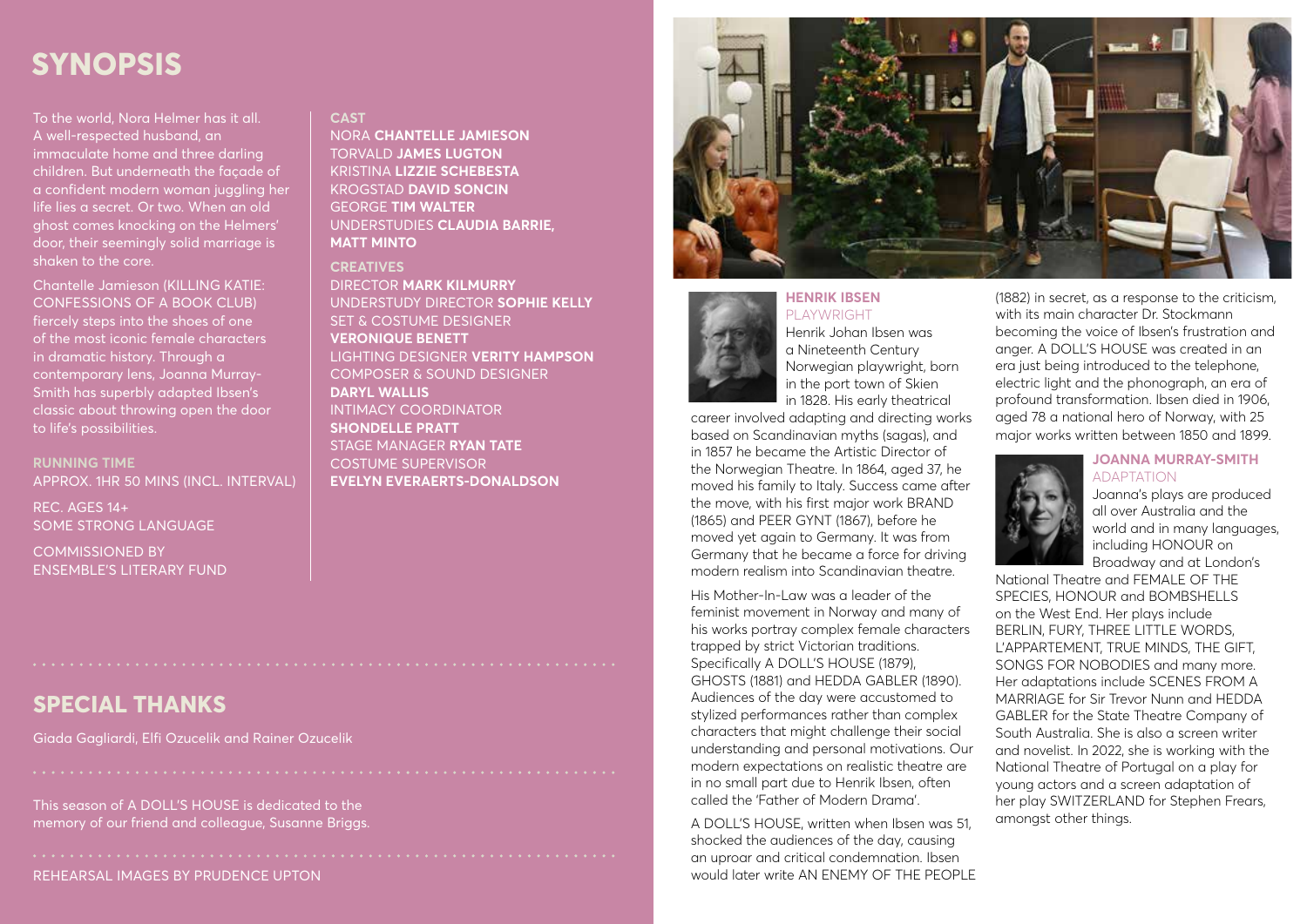

### **MARK KILMURRY**  DIRECTOR

Mark is the Artistic Director of Ensemble Theatre. Recent directing credits include: THE WOMAN IN BLACK, OUTDATED, KENNY, CRUNCH

TIME, THE ODD COUPLE, THE LAST WIFE, MURDER ON THE WIRELESS, THE BIG TIME, THE NORMAN CONQUESTS, SHIRLEY VALENTINE, TAKING STEPS, NEVILLE'S ISLAND, TWO, ODD MAN OUT, RELATIVELY SPEAKING, BAREFOOT IN THE PARK, BETRAYAL, GOOD PEOPLE, MY ZINC BED, EDUCATING RITA, ABSENT FRIENDS, OTHER DESERT CITIES, THE ANZAC PROJECT, RICHARD III, THE GLASS MENAGERIE, FRANKENSTEIN, MANAGING CARMEN, RED, THE SPEAR CARRIER and HAMLET. Mark's feature film; BEING GAVIN, co-directed with Owen Elliot, and starring Catherine Moore and Jamie Oxenbould, is playing as a finalist in many international festivals. Mark is the recipient of many awards and recently the North Sydney Community Award.



### **SOPHIE KELLY**  UNDERSTUDY DIRECTOR

Sophie is a recipient of the Bates Director's Award. This year she will work as Assistant Director on THE ONE and

PHOTOGRAPH 51 as part of their 2022 Season. OF THE SHREW, MACBETH, THE LIBERTINE, Most recently, Sophie directed Andy Griffith's JUST MACBETH! as a co-production for Bell Shakespeare and the NSW Arts Unit. Her other directing credits include: JUST ROMEO AND JULIET for Bell Shakespeare's Players (2019-21 national tours); the highly acclaimed ATYP National Writer's Studio production, INTERSECTION: ARRIVAL (Griffin Theatre) and the Australian premiere of ATYP's Foundation Commission play, WONDERFLY. Sophie is also an Artist in Residence with The Sydney Opera House Creative Leadership in Learning Program. She is a graduate of VCA (Bachelor of Performing Arts (Acting) and the University of Sydney Law School (LLB).



### **CHANTELLE JAMIESON**  NORA

Since araduation from WAAPA. Chantelle Jamieson has worked across film, theatre and television. Chantelle was most recently seen in the

Ensemble Theatre production of KILLING KATIF: CONFESSIONS OF A BOOKCLUB, and The Sydney Theatre Company production of HOME, I'M DARLING. Previous theatre credits include STILL POINT TURNING (STC), GIRL IN THE MACHINE (NToP), FIERCE AND LOOK BACK IN ANGER (Redline) and WIT (Clock and Spiel). Film credits include PETER RABBIT 2 and JUNE AGAIN. For television, Chantelle appeared in DOCTOR DOCTOR S5, FRAYED, CROWNIES, DIARY OF AN UBER DRIVER and HOUSE HUSBANDS.

### **JAMES LUGTON** TORVALD



Theatre Credits include: For Ensemble DIPLOMACY, THE ODD COUPLE; Bell Shakespeare HAMLET, JULIUS CAESAR, OTHELLO, RICHARD

2022 Ensemble Theatre Sandra MERCHANT OF VENICE, THE CRUCIBLE, ALL'S III; for Sport for Jove LOVE'S LABOUR'S LOST, THE IMPORTANCE OF BEING EARNEST, THE WELL THAT ENDS WELL, MUCH ADO ABOUT NOTHING, CYRANO DE BERGERAC, HAMLET, THE TEMPEST, TWELFTH NIGHT, THE TAMING AS YOU LIKE IT, ROMEO & JULIET and A MIDSUMMER NIGHT'S DREAM; for Whitebox/ Griffin Independent UNHOLY GHOSTS; for Monkey Baa Theatre THURSDAY'S CHILD. TV includes THE TWELVE (Warners/Easy Tiger), THE UNUSUAL SUSPECTS (Aquarius), DIARY OF AN UBER DRIVER (ABC), HARROW (Hulu), DOCTOR DOCTOR (Nine Network), FIGHTING SEASON (Foxtel/Goalpost), MARY: THE MAKING OF A PRINCESS (Network Ten/ Fremantle), Film includes HACKSAW RIDGE, JOE CINQUE'S CONSOLATION, QUEEN OF THE NIGHT, and BMX BANDITS.







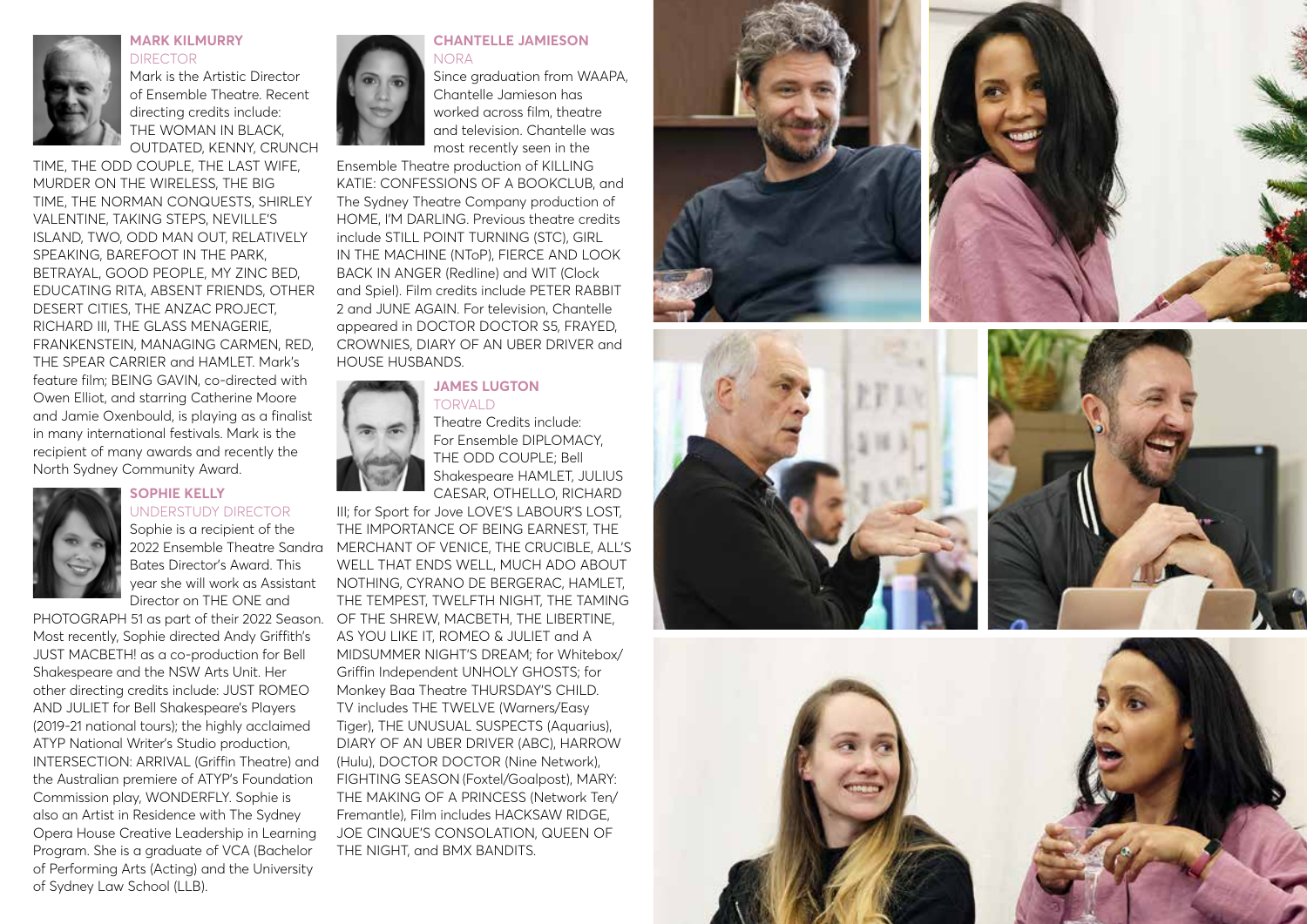



### **LIZZIE SCHEBESTA KRISTINA**

A graduate of the Western Australian Academy of Performing Arts (WAAPA), Lizzie Schebesta has worked extensively in Film, Television

and Theatre. Film credits include SLEEPING BEAUTY, FELONY and SACRED HEART. Television credits include MR INBETWEEN, CATCHING MILAT and UNDERBELLY: RAZOR. Lizzie's theatre credits include MRS WARREN'S PROFESSION (Sydney Theatre Company); THE CRUCIBLE, ROSE RIOT, NO END OF BLAME, CYRANO DE BERGERAC, AWAY, THE TAMING OF THE SHREW (Sport for Jove); LOVE FIELD (Bakehouse Theatre Company); MACBETH, MUCH ADO ABOUT NOTHING (Bell Shakespeare). In 2014, Lizzie was a finalist for the prestigious Heath Ledger Scholarship. Lizzie's creative work also spans directing and choreographing, along with co-founding the Women in Theatre and Screen (WITS) organisation.



### **DAVID SONCIN** KROGSTAD

Theatre Credits include: for Bell Shakespeare MACBETH, THE PLAYERS; for Ensemble A VIEW FROM THE BRIDGE; for Sport for Jove ROMEO AND

JULIET, TWELFTH NIGHT; for Queensland

Theatre TAMING OF THE SHREW; for Red Line Productions A VIEW FROM THE BRIDGE, THE JUDAS KISS; for Mop Head Productions THE HOUSE OF RAMON IGLESIA; for Bontom THE HOUSE AT BOUNDARY ROAD; for White Box Theatre THE SHIFTING HEART. TV credits include THE SECRETS SHE KEEPS, LOVE CHILD; Film credits include ON THE MOVE and RIVER.

### **TIM WALTER** GEORGE

Previously for Ensemble, Tim has appeared in CASANOVA. His other theatre credits include AS YOU LIKE IT (Melbourne Theatre

Company); A FLEA IN HER EAR, PERPLEX, ROSENCRANTZ AND GUILDENSTERN ARE DEAD (Sydney Theatre Company); KRYPTONITE (Sydney Theatre Company / State Theatre Company of South Australia); THINGS I KNOW TO BE TRUE (State Theatre Company of South Australia / Frantic Assembly); HEDDA GABLER, BAGHDAD WEDDING (Belvoir); ROMEO AND JULIET, KING LEAR, MACBETH, THE MERCHANT OF VENICE, MEASURE FOR MEASURE, WARS OF THE ROSES, A MIDSUMMER NIGHT'S DREAM (Bell Shakespeare); ANATOMY TITUS FALL OF ROME (Queensland Theatre Company / Bell Shakespeare).



### **CLAUDIA BARRIE UNDERSTUDY**

Claudia Barrie is a critically acclaimed actor, director and producer based in Sydney. She's a graduate of the University of Western Sydney's

late Theatre Nepean where she acquired a Bachelor of Performance (Acting). As an actor, she worked for the Ensemble theatre playing Vicki Fielding in David Williamson's razor sharp comedy, THE BIG TIME. Other theatre credits include A MOMENT ON THE LIPS (Old Fitz), TOP GIRLS and VERNON GOD LITTLE (New Theatre), and her sold out one woman show, DARK VANILLA JUNGLE at the Old 505 for the Sydney Fringe Festival. Her film credits include the feature film, THE TAIL JOB (Moses Millar), shorts; OIL ON CANVAS (Not My Shoes) and DEATH DOULA (Sutch and Sutch). TV credits include HOME AND AWAY and HEADLAND.

### **MATT MINTO** UNDERSTUDY

Matt's theatre credits include THE BIG TIME, ODD MAN Theatre; ANGELS IN AMERICA PARTS ONE and TWO: Silo

Theatre; EVERYTHING AFTER: Q Theatre, COCK: Auckland Live; RABBIT: Circa Theatre; THE PRIDE: Darlinghurst Theatre; COCK: Red



Line productions; TWELFTH NIGHT: Bedlam Theatre Edinburgh. TV and film credits include THE BAD SEED, THE BLUE ROSE and SHORTLAND STREET; South Pacific Pictures; HOME AND AWAY: Seven Network; INFINI: Storm Alley Entertainment. Matt Minto is a graduate of The Actors Centre Australia.



### **VERONIQUE BENETT**  SET & COSTUME DESIGNER

Veronique is a lighting, set and costume designer. As a lighting designer, Veronique's credits include: HAPPY DAYS, CHORUS (Red Line); SACRE

OUT, CRUNCH TIME: Ensemble nominated for four Sydney Theatre Awards. (Circa); BANGING DENMARK (Sydney Theatre Company); WOLVES (Belvoir), NEARER THE GODS (Ensemble) ;THE SMALLEST HOUR (Griffin); JOHN (Outhouse Theatre Co.); THE LIFE OF US (Hayes). Veronique designed costumes for MUSEUM OF MODERN LOVE (Seymour Centre/Sydney Festival) and AS YOU LIKE IT (Sport for Jove); set and lighting design for EXIT THE KING (Red Line) and ULSTER AMERICAN (Outhouse Theatre Co); set and costume design for OUR BLOOD RUNS IN THE STREET (Red Line). Veronique has been Veronique completed a Master of Fine Art (Design for Performance) majoring in lighting and holds a Bachelor of Fine Art (Technical Theatre and Stage Management) from NIDA.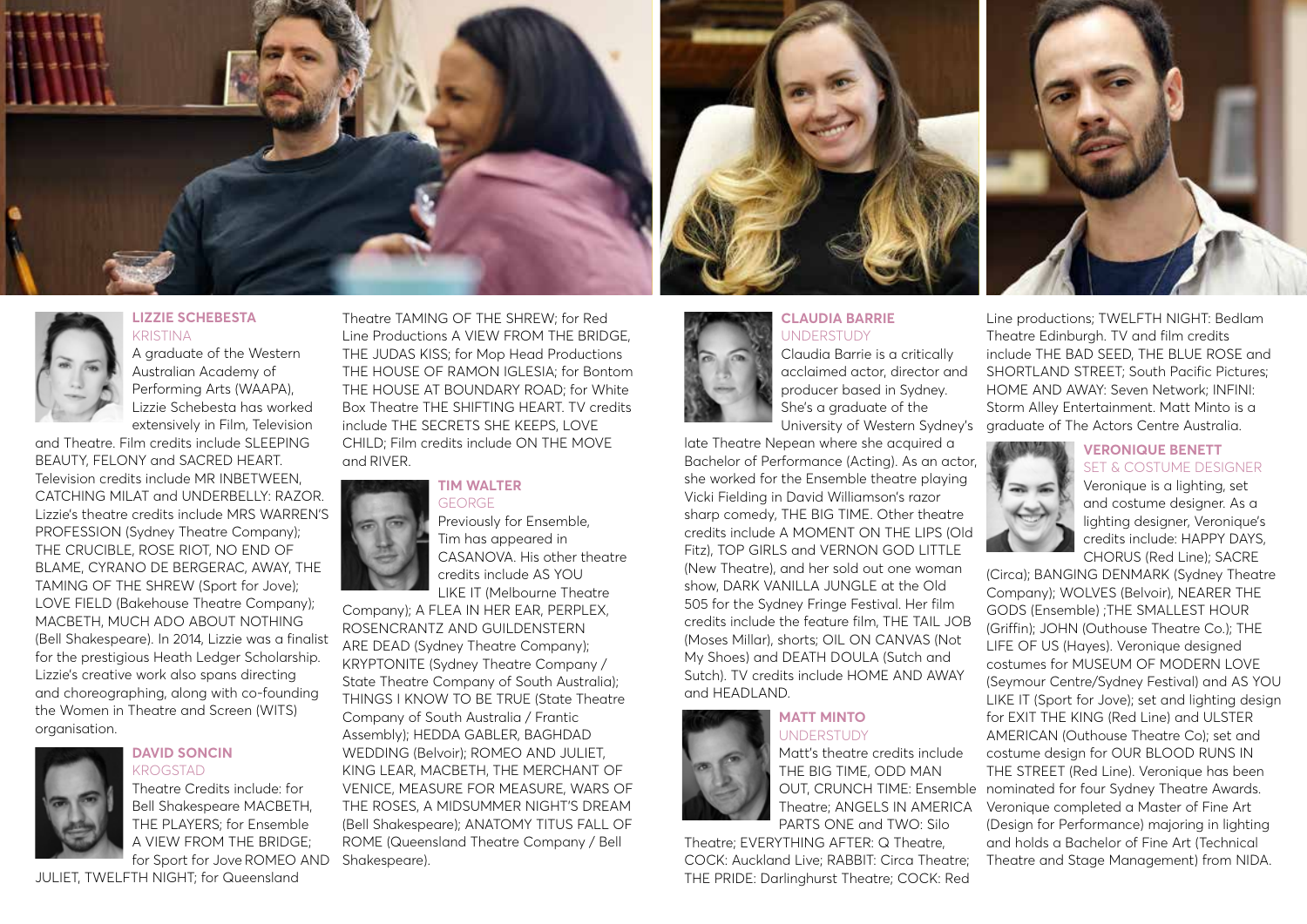

**VERITY HAMPSON** LIGHTING DESIGNER

Verity's lighting designs for theatre include: BABY DOLL, FULLY COMMITTED (Ensemble); CITY OF GOLD (with BSSTC), GRAND

HORIZONS, 7 STAGES OF GRIEVING, HOME, I'M DARLING, BLACKIE BLACKIE BROWN, HAMLET: PRINCE OF SKIDMARK, MACHINAL, LITTLE MERCY (Sydney Theatre Company); WAKE IN FRIGHT (Malthouse); DEATH OF A SALESMAN (Queensland Theatre); TITUS ANDRONICUS, JULIUS CAESAR, A MIDSUMMER NIGHT'S DREAM (Bell Shakespeare); WINYANBOGA YURRINGA, AN ENEMY OF THE PEOPLE, SAMI IN PARADISE, FAITH HEALER, IVANOV, THE BLIND GIANT IS DANCING, THE DROVER'S WIFE (Belvoir); LIZZIE (Hayes); GHOSTING THE PARTY, ORANGE THROWER, DOGGED, SUPERHEROES, A STRATEGIC PLAN, TURQUOISE ELEPHANT, THE BLEEDING TREE, MUSIC, BEACHED, THE BULL, THE MOON AND THE CORONET OF STARS, THE FLOATING WORLD, THE BOYS (Griffin); DUNGARRI NYA NYA (Dancenorth). Verity is a recipient of the Mike Walsh Fellowship; three Sydney Theatre Awards; a Green Room Award; She has also enjoyed working with Sydney and an APDG Award for Best Lighting Design.



### **DARYL WALLIS**  COMPOSER & SOUND **DESIGNER**

Daryl Wallis is a composer, sound designer, keyboard musician, vocal coach and musical director. He won the

2013 Sydney Theatre Award for Best Score & Sound Design in a Mainstage Production with Elana Kats–Chernin for the Ensemble Theatre production of FRANKENSTEIN, and the Green Room award as musical director for THE STRANGE BEDFELLOWS. Current projects include the cabarets LE GRAND JACQUES with Jacqui Dark and DISENCHANTED with

Eliane Morel; AS LUCK WOULD HAVE IT with Drew Fairley; and THE HOUR OF LAND, a personal meditation and musical dialogue between Yosemite National Park and the Royal National Park in Sydney.

### **SHONDELLE PRATT** INTIMACY COORDINATOR

Shondelle is an intimacy coordinator, choreographer, director, performer and educator. She gained a Bachelor of Arts in Theatre

Theory and Practice and a Diploma in Education from the University of Western Sydney. Shondelle then went on to complete a Diploma of Acting with Ensemble Studios and a Masters of Directing for Performance at the Victorian College of Arts. She is currently under the mentorship of world leader in intimacy pedagogy- Ita O'Brien and Intimacy On Set. Shondelle has 30 years of experience in the arts, working with award winning companies such as Opera Australia, Pacific Opera, Monkey Baa Theatre Company, CDP, Aquarius Films, Dinosaurus Productions, Mad March Hare Theatre Company, Sauabbalogic, Ping Chong and Company in New York and Uk Theatre Company Bamboozle. Philharmonia Choir, Darlinghurst Theatre Company, Red line Productions, Force Majeure, Spark Youth Theatre Company, Lady Sings it Better, Ensemble Theatre and Griffin Theatre Company. Shondelle is a proud member of MEAA.

### **RYAN TATE** STAGE MANAGER



Stage Manager and was Assistant Company Manager for 2019's MURIEL'S WEDDING THE MUSICAL. Ryan's Australian credits include



TREVOR ASHLEY: DIVA DEGUSTATION (Ensemble Theatre), A CHORUS LINE, LOVE, DAYLIGHT SAVING, ALL MY SONS (Darlinghurst Theatre Company), BLACKIE BLACKIE BROWN (Sydney Theatre Company), STRICTLY BALLROOM THE MUSICAL (Global Creatures), CABARET, HEDWIG and THE ANGRY INCH (Showtune Productions), RENT (Highway Run Productions), HOT SHOE SHUFFLE (DAE). Ryan's West End credits include HAIR (Gielgud Theatre), THE HURLY BURLY SHOW (Garrick Theatre), TOP HAT THE MUSICAL (Aldwych Theatre) and THRILLER LIVE (Lyric Theatre).

### **EVELYN EVERAERTS-DONALDSON** COSTUME SUPERVISOR

Evelyn Everaerts-Donaldson is a NIDA costume graduate of 2019 with a production design background from

the Design Centre Enmore. She has made couture and burlesque costumes for Australian fashion label Nicol & Ford, prop costumes for the Australian Chamber Orchestra as well as Disney's most recent film THOR and FROZEN the Musical. Last year she supervised wardrobe for Belvoir Street Theatre's production of MISS PEONY and THE CHERRY ORCHARD before moving on to become the Costume Supervisor for Darlinghurst Theatre Company's awaited production of A CHORUS LINE.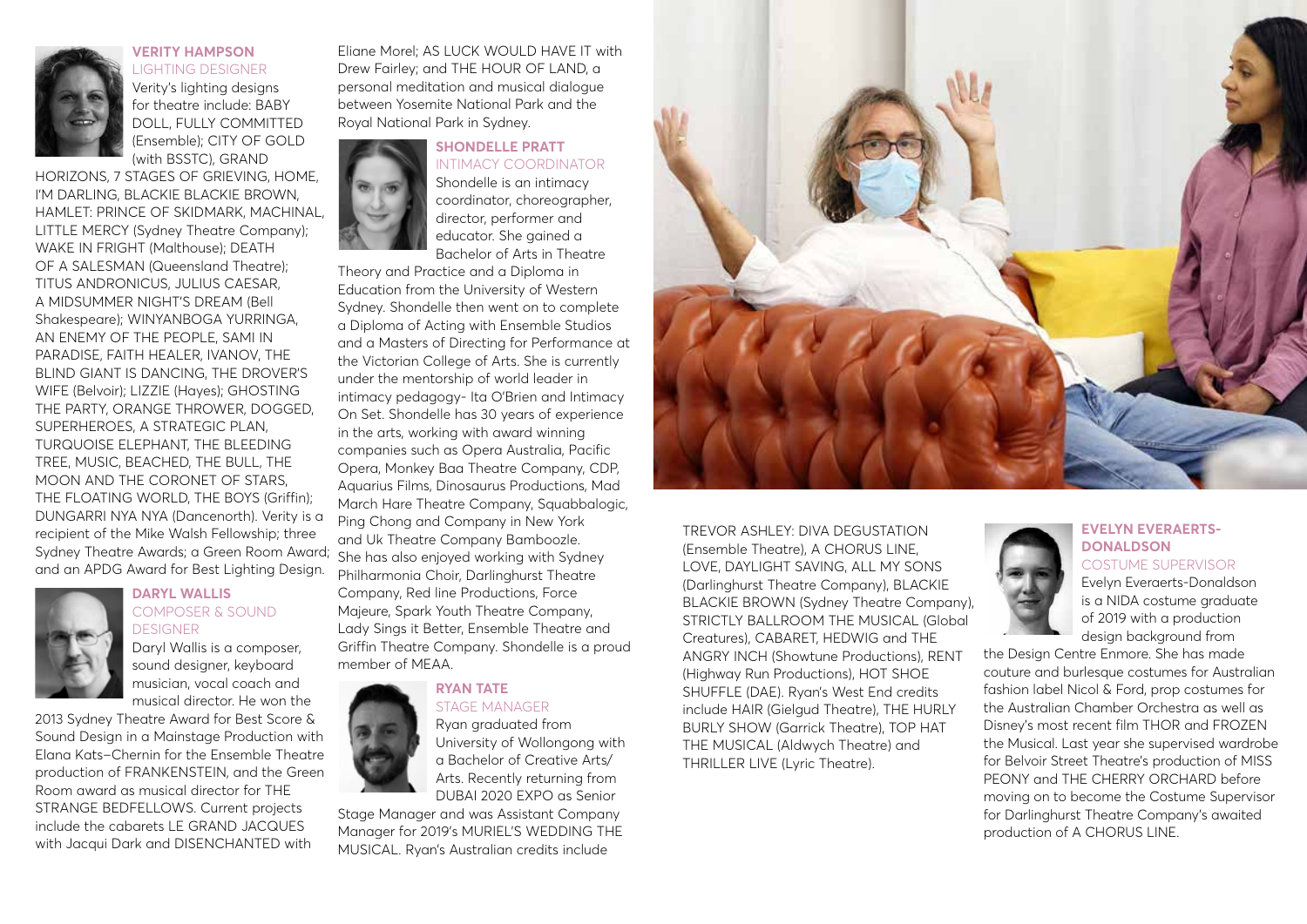

# **SUPPORT US**

A new lighting system is crucial for presenting the best-looking productions for your enjoyment, and an actor well-lit is better than one in the shadows! In 2022, Ensemble Theatre is the lucky recipient of a matched funding grant from the NSW Government that will match every \$1 (up to a maximum of \$235,910) donated towards our 2022

Lighting Campaign. Help us to continue to do what we do best - present live theatre for everyone.

Donate at ensemble.com.au/support-us/lights or by contacting Stephen Attfield, Philanthropy & Partnerships Manager on **stephena@ensemble. com.au** or **02 8918 3400.**

### **SPOTLIGHTS \$10000+**

The Balnaves Foundation Clitheroe Foundation Jinnie & Ross Gavin Bruce & Matilda Hartwell The James Family Charitable Foundation Ingrid Kaiser Mark Kilmurry Jeanette & Graham McConnochie Neilson Foundation Victoria and Ian Pollard John & Diana Smythe Foundation Southern Steel Group Pty Ltd David & Kristin Williamson

### **BRIGHT LIGHTS \$5000 – \$9999**

Michael Adena & Joanne Daly Ellen Borda Darin Cooper Foundation Friends of Tracey Trinder Prue & Andrew Kennard Jane Tham & Philip Maxwell Merryn & Rod Pearse

### **SHINING LIGHTS \$1000 – \$4999**

The Hilmer Family Endowment Melanie & Michael America Fiona Hopkins & Paul Bedbrook Phil Breaden Fertility First In memory of Audrey Bevan Jan & Frank Conroy Helen Devenish Meares Narelle & Warren Dewar Jayati & Bishnu Dutta Wesley Enoch AM & David McAllister AC

Giving Fund Walter Fletcher Family Kinston Tim & Jill Golledge Wendy & Andrew Hamlin Jill Hawker Roger Hewitt Emma Hodgman & John Coorey R Hutchinson Margaret Johnston Pamela Lamont Debbie, Garry & Val Dr David Millons AM Peter EJ Murray John Nethercote Victoria & Ian Pollard Maggie & Jim Pritchitt Diana & George Shirling Smiths Pty Ltd Russell & Christine Stewart Robert Taffel Rob Thomas AO & Sam Meers AO Christine Thomson The Shirley Ward Foundation Laura Wright

The Brent & Vicki Emmett

### **STARLIGHTS \$500 – \$999**

Anonymous x 5

Charlotte & John Banks Alexandra & Axel Buchner Anne Carmine Michele & Onofrio Ferrara Anne & Justin Gardener Stephen & Vicki Gellert Warren & Elizabeth Gray Richard & Anna Green

John Heathers John & Nora Janet & Dr George Linton Helen Markiewicz Caroline Phillips Jill & David Pumphrey Mark Ramsden & Jane Westbrook Alison Scott A C G Secrett Emine Sermet Andy & Jenny Small Holly Stein Robert Stewart Geoffrey Tebbutt Dr Elizabeth Watson Janice Wilkinson Anonymous x 4

### **LEAVE A LEGACY**

We would like to thank the following Estates for their generous donations: Estate of Freddie Bluhm Estate of Leo Mamontoff Estate of Dimitry Nesteroff Estate of Margaret Stenhouse

### **ENCORE CIRCLE**

Thank you to the following people for bequests in their wills: Joe Sbarro



**Ensemble Theatre supporters are recognised for 12 months from the date of donation. Current at 20 May 2022.**